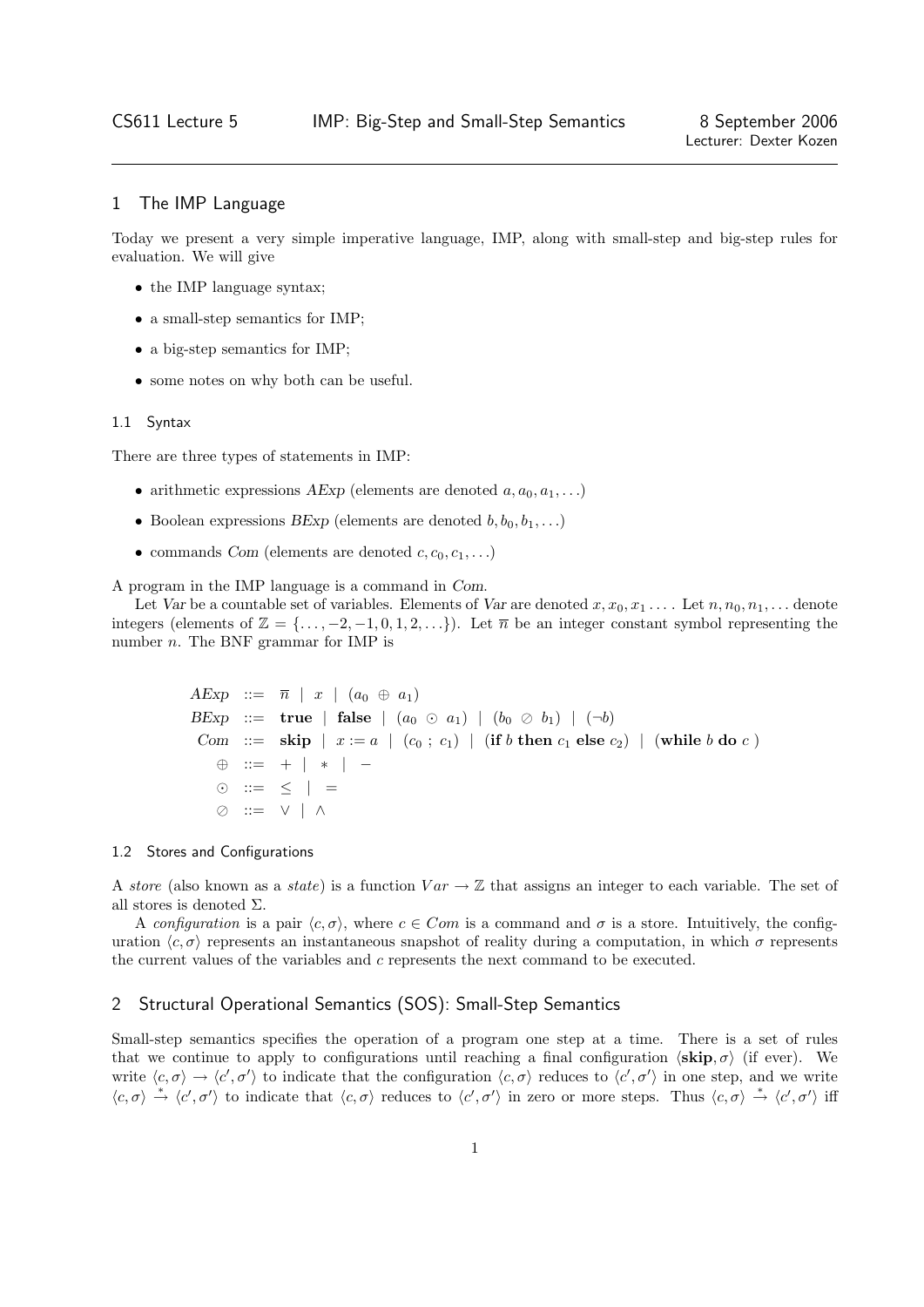there is a  $k \geq 0$  and configurations  $\langle c_0, \sigma_0 \rangle, \ldots, \langle c_k, \sigma_k \rangle$  such that  $\langle c, \sigma \rangle = \langle c_0, \sigma_0 \rangle, \langle c', \sigma' \rangle = \langle c_k, \sigma_k \rangle$ , and  $\langle c_i, \sigma_i \rangle \rightarrow \langle c_{i+1}, \sigma_{i+1} \rangle$  for  $0 \leq i \leq k-1$ .

To be completely proper, we will define auxiliary small-step operators  $\rightarrow_a$  and  $\rightarrow_b$  for arithmetic and Boolean expressions, respectively, as well as  $\rightarrow$  for commands<sup>1</sup>. The types of these operators are

$$
\rightarrow : (Com \times \Sigma) \rightarrow (Com \times \Sigma)
$$
  
\n
$$
\rightarrow_a : (AExp \times \Sigma) \rightarrow \mathbb{Z}
$$
  
\n
$$
\rightarrow_b : (BExp \times \Sigma) \rightarrow 2
$$

Here 2 represents the two-element Boolean algebra consisting of the two truth values {true, false} with the usual Boolean operations  $\wedge, \vee, \neg$ . Intuitively,  $\langle a, \sigma \rangle \stackrel{*}{\rightarrow} a$  n if the expression a evaluates to the integer value  $n$  in state  $\sigma$ .

### 2.1 Arithmetic and Boolean Expressions

- Constants:  $\overline{\langle \overline{n}, \sigma \rangle \rightarrow_a n}$
- Variables:  $\overline{\langle x, \sigma \rangle \rightarrow_a \sigma(x)}$

• Operations: 
$$
\frac{\langle a_0, \sigma \rangle \rightarrow_a n_0 \quad \langle a_1, \sigma \rangle \rightarrow_a n_1}{\langle a_0 \oplus a_1, \sigma \rangle \rightarrow_a n_0 \oplus n_1}
$$

The rules for evaluating Boolean expressions and comparison operators are similar.

One subtle point: in the rule for arithmetic operations  $\oplus$ , the  $\oplus$  appearing in the expression  $a_0 \oplus a_1$ represents the operation symbol in the IMP language, which is a syntactic object; whereas the  $oplus$  appearing in the expression  $n_0 \oplus n_1$  represents the actual operation in Z, which is a semantic object. These are two different things, just as  $\bar{n}$  and n are two different things and **true** and *true* are two different things. In this case, at the risk of confusion, we have used the same metanotation  $\oplus$  for both of them.

## 2.2 Commands

Let  $\sigma[n/x]$  denote the store that is identical to  $\sigma$  except possibly for the value of x, which is n. That is,

$$
\sigma[n/x](y) \triangleq \begin{cases} \sigma(y), & \text{if } y \neq x, \\ n, & \text{if } y = x. \end{cases}
$$

• Assignments:  $\frac{\langle a, \sigma \rangle \rightarrow_a n}{\langle a, \sigma \rangle \rightarrow_a n}$  $\langle x := a, \sigma \rangle \rightarrow \langle \mathbf{skip}, \sigma[n/x] \rangle$ 

- Sequences:  $\langle c_0, \sigma \rangle \rightarrow \langle c'_0, \sigma' \rangle$  $\langle c_0;c_1,\sigma\rangle\rightarrow \langle c_0';c_1,\sigma'\rangle\quad \langle \textbf{skip};c_1,\sigma\rangle\rightarrow \langle c_1,\sigma\rangle$
- Conditionals:  $\frac{\langle b, \sigma \rangle \rightarrow_b \text{ true}}{\langle \text{[S]} \rangle \langle b, \sigma \rangle}$  $\langle \textbf{if } b \textbf{ then } c_0 \textbf{ else } c_1, \sigma \rangle \rightarrow \langle c_0, \sigma \rangle$  $\langle b, \sigma \rangle \rightarrow_b \text{false}$  $\langle \textbf{if } b \textbf{ then } c_0 \textbf{ else } c_1, \sigma \rangle \rightarrow \langle c_1, \sigma \rangle$
- While statements:  $\overline{\langle \textbf{while } b \textbf{ do } c, \sigma \rangle \rightarrow \langle \textbf{if } b \textbf{ then } (c; \textbf{while } b \textbf{ do } c) \textbf{ else } \textbf{skip}, \sigma \rangle}$

There is no rule for skip, since  $\langle$ skip,  $\sigma$  $\rangle$  is a final configuration.

<sup>&</sup>lt;sup>1</sup>Winskel uses  $\rightarrow_1$  instead of  $\rightarrow$  to emphasize that only a single step is performed.